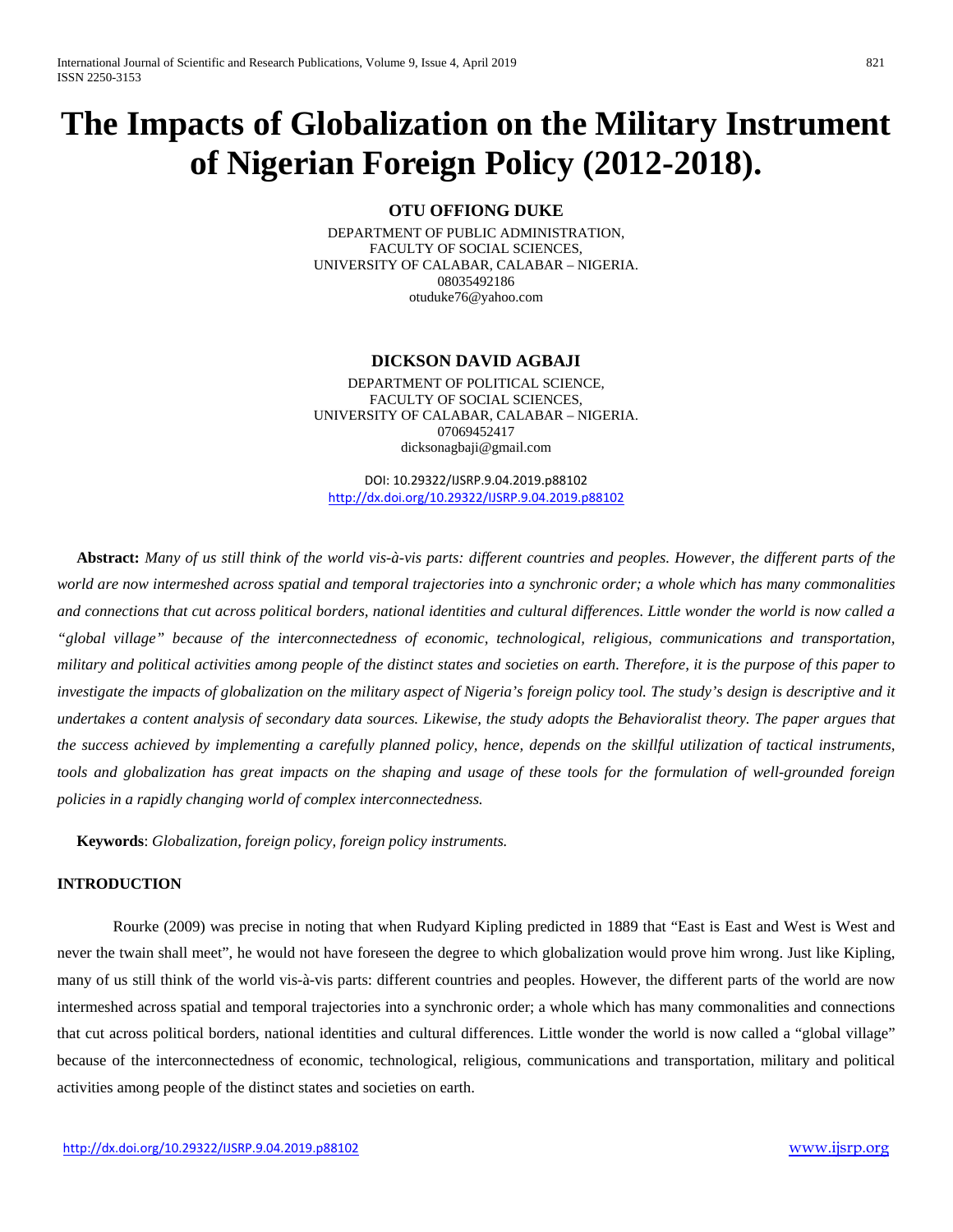Globalization which spawned a new international system is not a novelty. It must be noted that the Westphalia Treaty of 1648 presented an era of sovereign nation-states interactions. The purpose and logic of the interactions among states have increased and are gaining grounds; every state, no matter how small, endowed or powerful must relate with other states. These transborder links of interdependence have cracked the capability of states to pursue security, economic and political goals via the traditional uses of power and in the course of these rapports, state set foreign policies, principles objectives vis-à-vis national interest, that guide their interaction with their external environment. The success achieved by implementing a carefully planned policy, hence, depends on the skillful utilization of tactical instruments, tools and globalization has great impacts on the shaping and usage of these tools for the formulation of well-grounded foreign policies in a rapidly changing world of complex interconnectedness.

# **STATEMENT OF THE PROBLEM**

Since the last two decades, globalization has taken center stage to become one of the greatest themes in foreign policy. Nations are constantly impacted by the increasingly evolving nature of global events. Global events transcend borders to the point that an issue happening in nations thousands of miles away may have direct impacts on the security, peace, development, lifestyle or health of other nations within or outside the continental location of the issue. These affect States' international relations and reduces their capability to pursue strict military or economic policies without recourse to the wellbeing of others – state and non-state actors. Generally, scholars of globalization differ on what areas of social life is most impacted by globalization. Over the years, a lot of emphases have been placed on the economy, communications technology and the spread of cultures with the relegated importance of globalization's impact on politics. More so, there exists in globalization literature arguments on the declining relevance of territorial boundaries. They is the belief that globalization blurs the distinctions between the domestic and the foreign or what scholars like Hill (2003) call the 'inside' and 'outside.' This notwithstanding, the question then is: when this distinction is blur, how can we determine what is *foreign* in foreign policy?

# **OBJECTIVES OF THE STUDY**

Imperatively, this essay is geared at explicating on the impacts of globalization on the military aspect of Nigeria's foreign policy tool. More specifically, it serves:

- i. To identify the meanings of foreign policy and globalization;
- ii. To determine the multidimensional nature of globalization;
- iii. To identify the distinct foreign policy tools as used by states; and
- iv. To discover the effects and consequences of globalization for the nation-state system.

## **CONCEPTUAL AND THEORETICAL ANALYSIS**

It is difficult to reduce foreign policy to a single definition as there are myriad of them. For instance, Frankel (1969) saw foreign policy as consisting a decisive action which involves to some appreciable extent relations between states. However, some states are seen not to have taken any action in response to a situation e.g. the US and Russia's refusal to intervene in Syria (2011) and Iraq (2003) respectively. This inaction is an action in itself (as one cannot be politically neutral) (Duke, Agbaji, Charles, Akhabue & Elemi, 2018). To Light (1999) foreign policy is the official relations that take place between the units of the international system. Light focusing only on those official relations makes the definition laden as there are a plethora of relations between states which are unofficial. More so, Holsti (1992) defined foreign policy as the action of a state toward the external environment and recognition,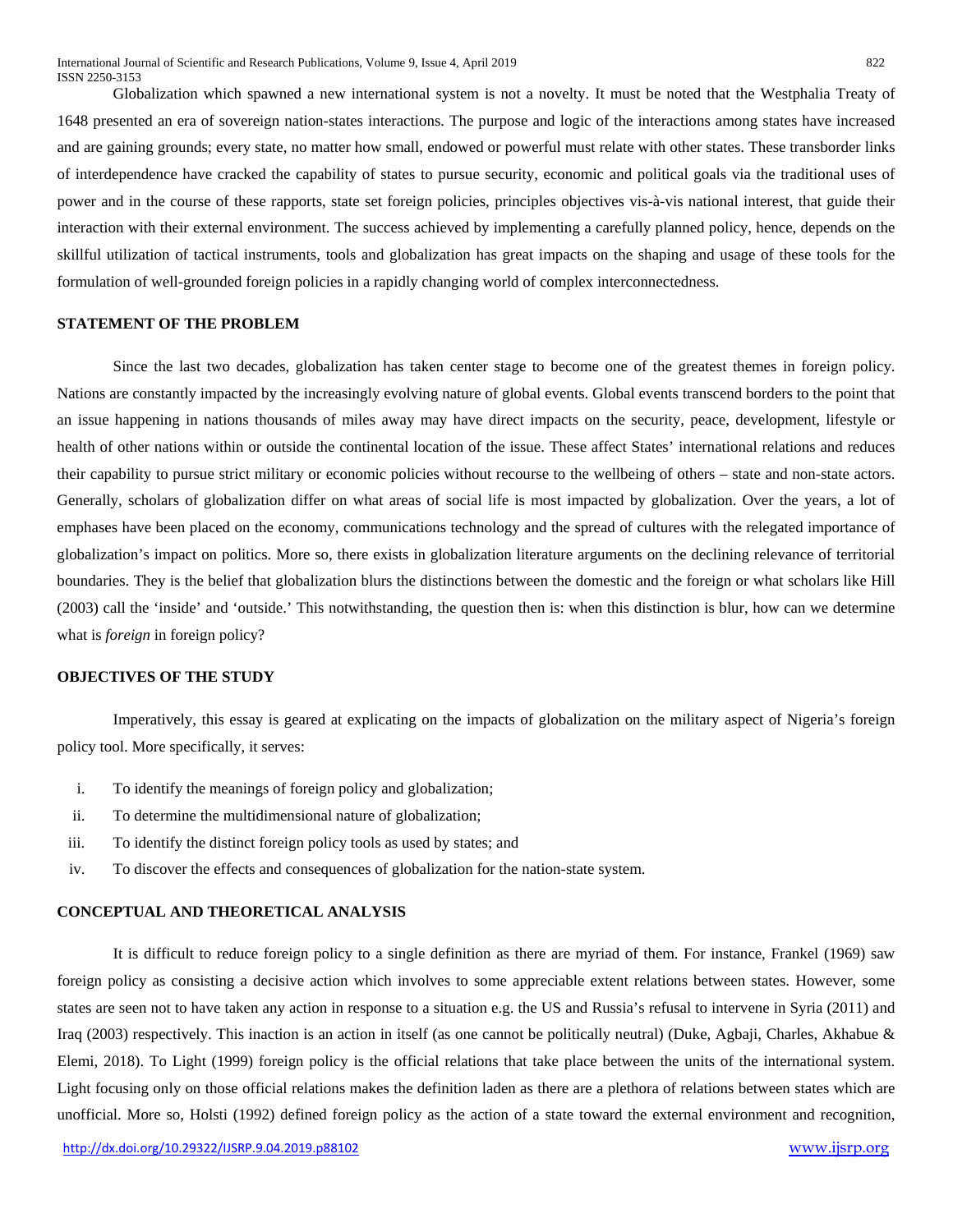usually domestic under which these actions are formulated. Holsti looking at the domestic level is oblivious of the fact that a nation's politics and economy and its interactions cannot be construed without preference to the world system (external) of which it is a part. To that extent, therefore, we can describe foreign policy as comprising all (official and unofficial) relations and/or objectives, principles, values vis-à-vis national interest which guide and direct states' intercourse with other units/actors of the international system.

More so, globalization is a slippery and elusive concept. Despite intensifying interest in the phenomenon since the 1980s, it is still used to refer variously to a process, a policy, a marketing strategy or even an ideology (Heywood, 2007), it is thus difficult to reduce globalization to a single theme or definition as there are myriad available. For instance, McGrew cited in Randall and Theobald (1998) saw globalization as the multiplicity of linkages and interconnections that transcends the nation-states which make up the modern world system. According to Ohmae (1989), globalization is a borderless world, i.e. it not only refers to the tendency of traditional political borders, based on national boundaries to become permeable, it also implies that division between people previously separated by time and space have become less significant and are sometimes entirely irrelevant.

According to Roberton (1992:8), globalization refers to the "compression of the world and the intensification of consciousness of the world as a whole." This definition raises three (3) issues: (1) globalization is a (long term) process, thus, today's mass communications satellites and tourism represent an acceleration and deepening: (2) it should not be read as creating a uniform response as people, conscious or unconscious of it, may respond differently; (3) what is been compressed is space, thus, leading towards homogenization or supraterritoriality (Brown, 1995; Scholte, 2005).

Globalization is multidimensional. In particular we need to recognize its economic, cultural and political dimensions. Economic globalization is a shift from a world of distinct national economies to an integrated global economy in which production (and exchange) is internationalized and trade, financial capital, technology and information etc, flow freely and instantly between nations (Heywood, 2009, Obadan, 2004, Randall & Theobald, 1998). Cultural globalization is a process whereby people, information, language, clothes, food, religions, diseases, movies etc, from one culture spread globally. Migration patterns, global tourism which brings jobs offer, foreign exchange and shape mental images of people and places fall under this (Heywood, 2007, Kaarbo & Ray, 2011, Legraine, 2003). Political globalization is evident in the growing number and significance of international organizations such as the European Union (EU), the United Nations (UN), World Trade Organization (WTO), North Atlantic Treaty Organization (NATO), and the Organization of Petroleum Exporting Countries (OPEC), among others, and non-states transnational actors which compose a new system of global governance (Legrain, 2003, Archer, 1992, Heywood, 2007). For instance the UN has taken more roles, peacemaking and humanitarian intervention without the consent of states and provides forum for debate (Kaarbo & Ray, 2011).

Added to the foregoing analysis, Castells cited in Keukeleire and Schunz (2008) explained a fourth dimension they call 'the fourth main catalyst of globalization: technological development.' According to them, "… globalization has been enabled by the rapid evolution of communication, information and transport technology, which allow together for a decrease in importance of distances and, thus, the compression of space and time" (Keukeleire & Schunz, 2008:7). To that extent, therefore, globalization can be described as meaning that our lives are increasingly shaped by events that occur and decisions that are made at a great distance from us, thus, the declining relevance of territorial boundaries.

It can be deciphered from the foregoing that its multidimensional nature, nevertheless, globalization not only has severe effects but also has great consequences. So, it can be said to be like a coin possessing opposite sides: one side creates numerous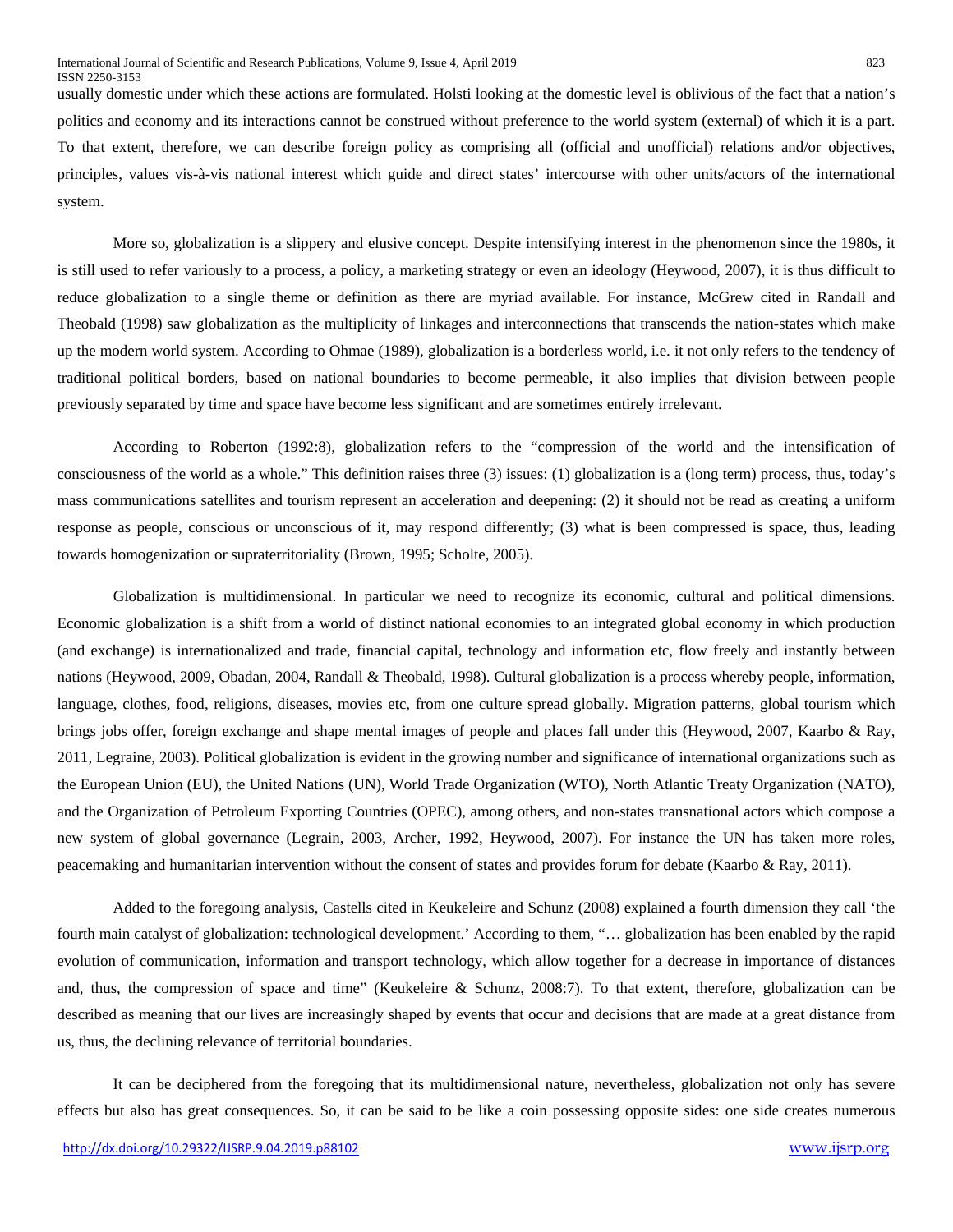opportunities for some; and the other presents grave threats to the sustenance of others. In fact, we cannot but agree with McGrew (2005) that the area of social life which is most affected by the effects of globalization is politics. In fact, Keukeleire and Schunz (2008:7) explained this position in this way: "Not only are all levels of policy-making – from the local to the global – in one way or the other affected, but the predominantly territorial organization of politics itself is being put to the test." So, political matters are affected by globalization, irrespective of which dimension, and nations are increasingly pressured to make decisions and severe, maintain or form alliances based on the world's swift and 'progressive' changes. Added to this is the fact that the declining relevance of territorial boundaries blurs the distinctions between the domestic and the foreign or what scholars like Hill (2003) call the 'inside' and 'outside.' When this distinction is blur, how can we determine what is *foreign* in foreign policy? Consequently, globalization challenges how foreign policies are made. Though different arguments exist regarding the validity of the claims of the slow but progressive erosion of the nation-state borders system, nations and their policy makers consistently seek solutions – sometimes alone, other times through collaboration with other state or non-state actors – to novel challenges, thus, increasing the value of the idea of foreign policy.

The instrument with which nations pursue their foreign policies (a subject we will discuss later on in the study) are also largely affected by globalization. The closer the world get the more redundant the traditional focus on solely military and/or material capabilities to steer the instruments required to conduct foreign policy. So, states' power structure in the international system is not entirely determined by the existing strength of the nations' military or economy but by the networks or alliances they create and maintain. What is important and emphasized here, as Webber & Smith (2002) wrote, is influence and communications and structural power while coercion becomes less prominent and only sought for when all other options are exhausted by nations acting within a governing structure. As such, the tool to be used here is widely determined by the governing body of the mutually established structure. To sum it all up, Keukeleire and Schunz (2008:9) observed that:

> *If globalization restructures the world as we know it, dealing with these transformative processes – through (foreign) policy – amounts in essence to "globalizing structures" … i.e. adapting the political frameworks in which actors interact to the realities of a de-territorializing world.*

We must mention here that foreign policies are pursued through different means. These instruments for conducting foreign policy generally refer to the mechanisms used by States in conducting their relationships with other States (Akinboye, 1998). These tools comprise: Diplomacy; Propaganda; Economic measures; Cultural dimensions; and Military persuasions.

### **Diplomacy**

It is by far, (usually) the first, most peaceful and most important tool by which States mutually attempt to adjust their respective national interests. Crudely put, it is the conduct of inter-state relations by means of negotiations (Akinboye, 1998). G. Kennan saw it as the business of communicating between governments (Okoro, 2006). A more comprehensive definition is that diplomacy is the official state-to-state conduct of communications by means of negotiations usually by States' officials: presidents, ambassadors, high commissioners, and so on, who use tact, intelligence, conciliation, arbitration, and commonsense to reach agreements, compromises, and settlements peacefully rather than by war (Holsti, 1992). It is commonly bilateral but the growing importance of international and regional conferences and organizations have shown its multilateral aspects (Palmer & Perkins, 2007; Akinboye, 2008; Akinboye & Ottoh, 2014). In most cases the purpose of diplomacy between States is to change or sustain each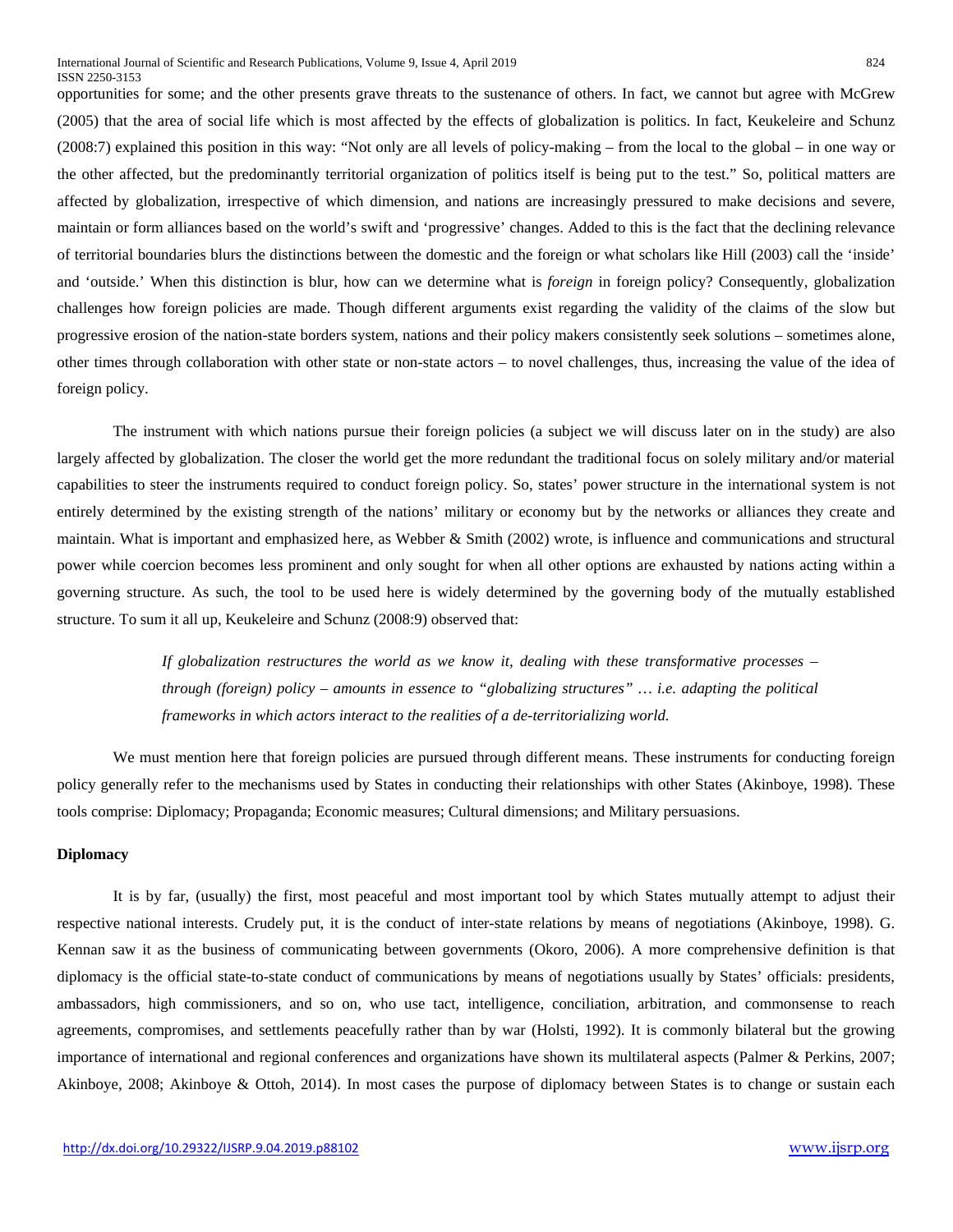other's objectives and policies to reach an agreement over some contentious issue, e.g. the Nigeria-Cameroon Bakassi Peninsula dispute (Okoro, 2002).

The machinery of diplomacy in a modern State consists of two major parts. First, there is the home establishment; the governmental department, referred to in Nigeria as the Ministry of Foreign Affairs, and in the United States of America as the Department of States, under the Chief Executive, entrusted with the basic responsibility for the conduct of foreign affairs. Second, there is the diplomatic mission abroad, the embassies and legations, and their respective staff. Protected by international law from civil and criminal laws of the host States, through three sets of rules concerning protocol, immunities, and non-interference (Holsti, 1992), the diplomatic mission gathers information that affects relations between the two States, handles complaints and requests that might threaten the existing routine, administers foreign policy objectives, symbolically represents the home country (through social contacts at ceremonies), expands commercial interests, protects nationals, and so on (Okoro, 2002; 2006; Holsti, 1992).

#### **Propaganda**

Propaganda generally refers to "any systematic attempt to affect the minds, emotions, and actions of given groups for a specific purpose" (Frankel, 1969 in Okoro, 2006). It can also be seen as the deliberate attempt by governments to influence the attitudes and behaviors of foreign populations, or of specific ethnic, class, religious, economic or language groups within these populations, with the hope that the foreign group will influence their government's actions (Holsti, 1992). It involves the extensive use of the mass media (Akinboye, 1998).

Propaganda differs from diplomacy, as Holsti (1992) aptly captured, because first, propaganda is addressed to the people in other States rather than to their government, and it is selfish, governed exclusively by the national advantage of the propagandist. Hence, since propaganda is used by States to create favorable attitudes abroad and decrease other States' ability to oppose their policies, it is, thus, believed to serve negative purposes (see Holsti, 1992).

Politically motivated propaganda program involves four essential components: a communicator or propagandist with a view to changing attitudes and opinions of others; the symbol – written, spoken, or behavioral – used by the communicator; the media of communication; and the audience or the target. Therefore, the first task in developing a propaganda is to identify the target; catch the target's attention; after these, the propagandist may use a variety of techniques in delivering the message(s) – name calling, fear, testimonial, bandwagon, frustration scapegoat, and so on (Holsti, 1992; Okoro, 2006).

#### **Economic Measure**

The conduct of modern policy requires much more than just traditional contact between States and their officials. Therefore, owing to the complexities of commercial transactions and the structure of economic relations between societies, governments, in seeking to change or sustain the behavior of others, have a broad range of economic instrumentalities, which can lead to, as Holsti (1992) wrote, "the manipulation of economic opportunities and transactions to create vulnerabilities which can then be organized for all sort of political purposes."

These economic instruments include: tariffs; quotas; boycotts; embargoes; international trades; loans, credits and currency manipulations, freezing assets; blockades; blacklisting; expropriation; economic sanctions; granting or withdrawal of foreign aids and investments, and so on (Akinboye, 1998; Akinboye & Ottoh, 2014; Okoro, 2002; 2006). Foreign aids an expression of benevolence,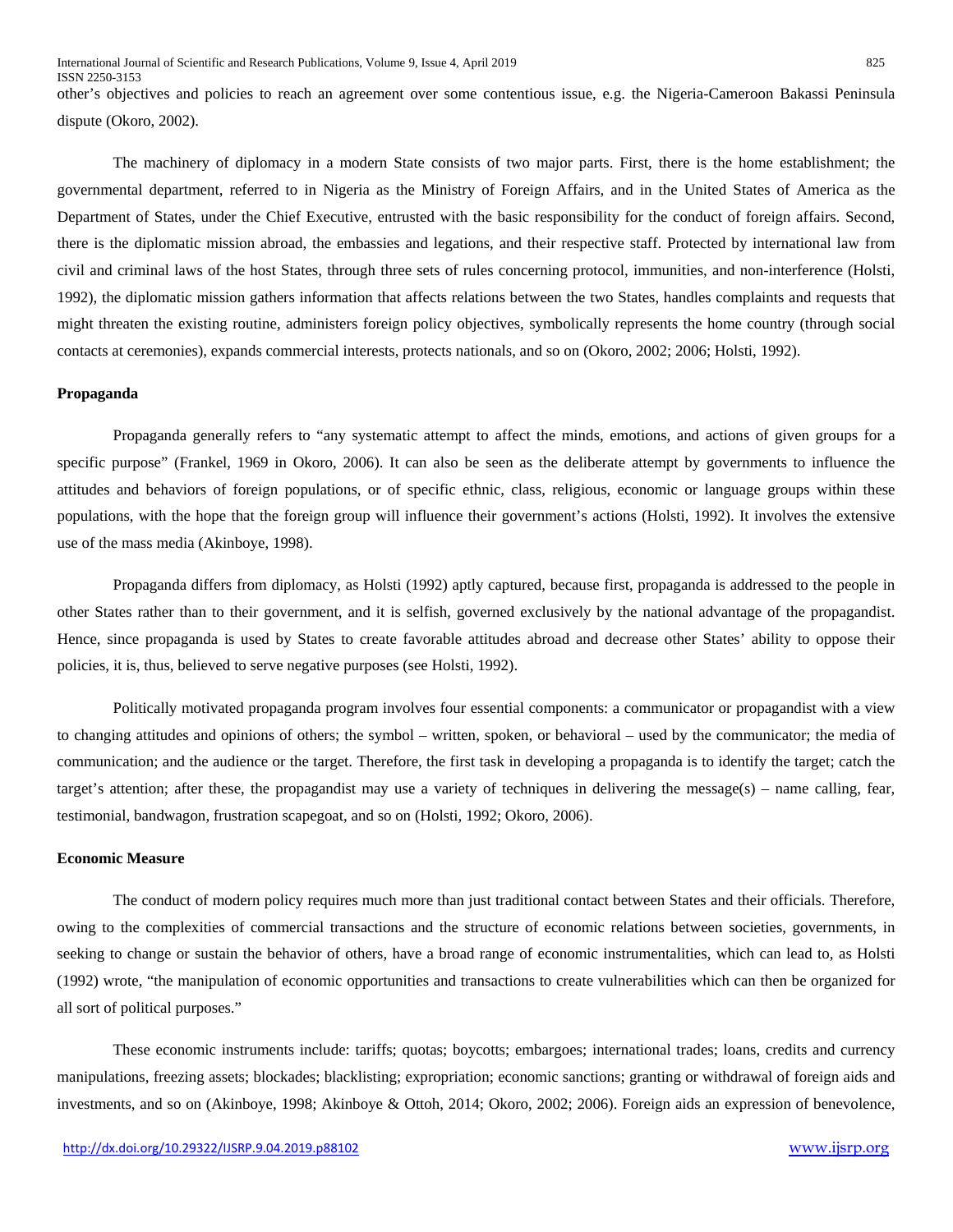goodwill, and generosity by the donor nation to the recipient nation. Aids go to few States, especially those that are most strategically relevant to the donor state for the realization of its foreign policy objectives as well as for ensuring the cooperation of the poor state(s). For example, the US Marshall Plan – a \$16.5 billion program – was aimed at reconstructing the war-torn Western European and Japanese nations and economies, and to reduce the spread of Soviet-propagated Communism in Western Europe and Japan. In a relatively open world economy, corporations, governments and individuals often maintain assets abroad, in the form of investments, bank accounts and real estates. If sufficiently large, such assets can become hostages (Holsti, 1992). For example, in 1979, the US froze assets of Iran, amounting to almost \$12 billion, in retaliation for the invasion of the United States' embassy in Tehran. The US and Europe froze the assets of top Russian businessmen who made-up key sectors of the Russian economy because of the Russian invasion of Crimea in 2014. Embargo involves the prohibition of exports from entering the country concerned, thus, starving it of vitally needed scarce resources, lower its citizens' living standard, and create domestic crises for the State. For instance, the Arab oil embargo on the United States was an effort to weaken America's pro-Israeli foreign policy.

# **Culture**

Culture can be seen as the total way of life of a particular group of people. More elaborately, according to Taylor (1924) cited in Okoro (2002) it is the "complex whole which includes knowledge, beliefs, arts, morals, laws, customs, and any other capabilities and habits acquired by man as a member of society." Consequently, it can be discern that every society has its own distinctive values and life styles from those of others. These have been, thus, used as a major political weapon.

Sports has become the most prominent aspect of the cultural dimension of some countries foreign policy. Nigeria for instance, has invested much in sports to facilitate and reinforce international understanding and friendship among the various countries of the world. Nigeria's involvement in the World Cup, Olympic Games, Commonwealth Games, World Athletic University Games, and the African Nation's Cup, inter alia, have contributed as influencing factors in Nigeria's foreign relations (Okoro, 2006). For instance, in 1976 and 1978, Nigeria led other members of the OAU and Commonwealth to boycott the Montreal Olympic Games and the Edmonton Commonwealth Games, respectively to protest New Zealand's sporting links with Apartheid South Africa which contravened United Nation's embargo on such links (Akinboye, 1998). Another is the area of festival. The Calabar Carnival is a major tourist attraction which helps boosts Nigeria's foreign relations with the outside world. Also, the creation of the (second) World International Festival of Arts and Culture (FESTAC) organized in Lagos in 1977 was poised at bringing Blacks the world over together to establish close links and solidarity to fight for Black liberation from racism and oppression. It also attracted Afro-American politicians and businessmen to Nigeria (Okoro, 2006).

#### **Military Persuasion**

It involves the use of force, terror, and military coercion in conducting foreign policy objectives of States. That is, to achieve and/or defend interests and promote social values abroad, governments may – instead of sending diplomatic notes or making military threats – invade a foreign territory with its troops, influence voluntary organizations, attempt coups d'état, and so on (Akinboye, 1998; Holsti, 1992).

[http://dx.doi.org/10.29322/IJSRP.9.04.2019.p88102](http://dx.doi.org/10.29322/IJSRP.9.03.2019.p88102) [www.ijsrp.org](http://ijsrp.org/) It has been observed that force as an instrument of foreign policy has a face value distinct from its intrinsic value. The face value is that every State has got a force, while the intrinsic value is how effectively such force could coerce other States (Okoro, 2002). Thus, when States' relation center on the survival interests of States defined strictly vis-à-vis national defense, an all-out national effort to protect their citizens is required in the face of immediate danger to the security of the State (Okoro, 2006). For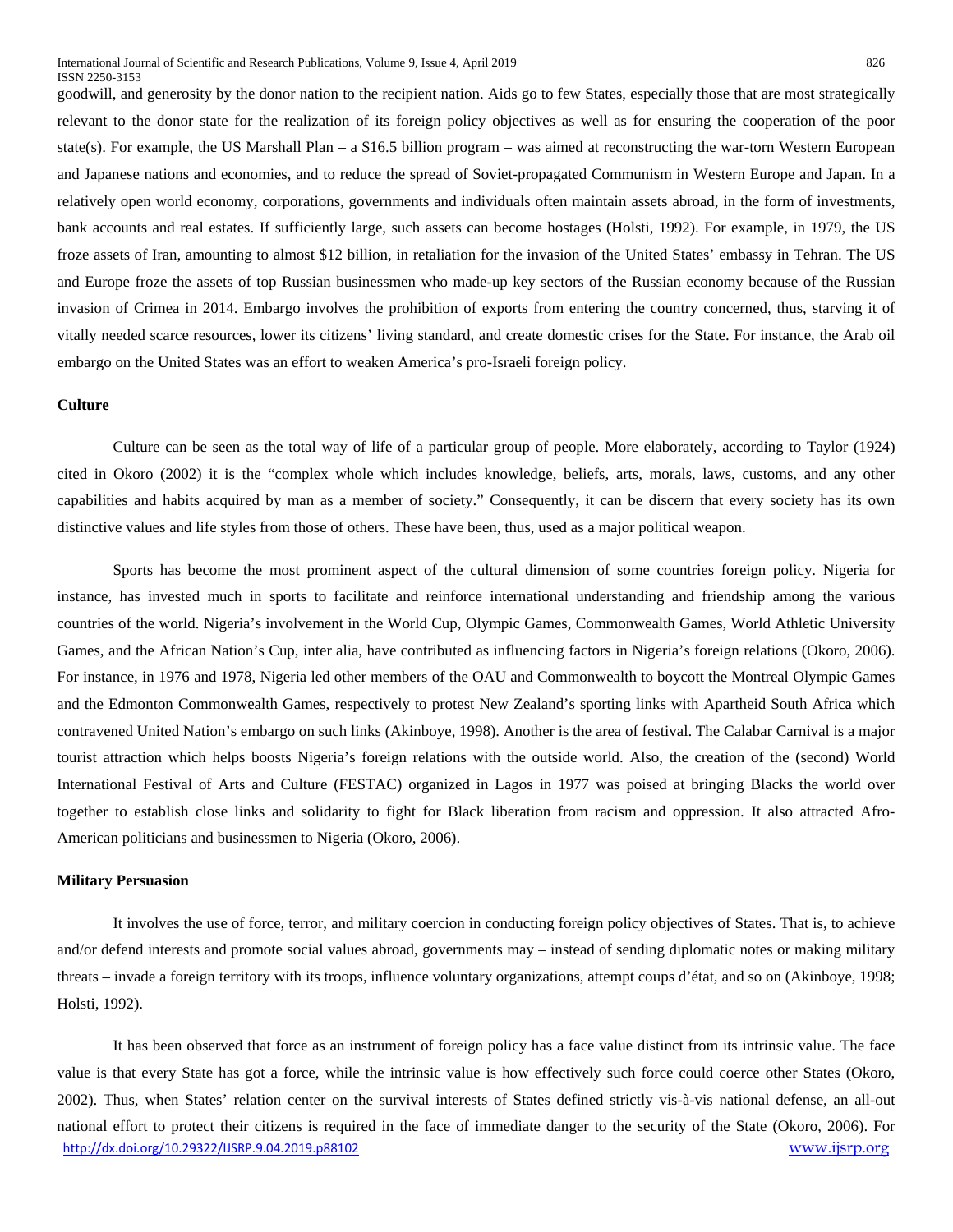instance, the United States invaded Iraq in 2003, unilaterally and militarily because it perceived Hussein's Iraqi government as a threat to Iraqi citizens, the US, and the world, as an end of the regime's proliferation of weapons of mass destruction (WMDs), abuse of human rights, and ties with global terrorism (links with Al-Qaeda).

Owing to its violent nature which often results in wars, it is often adopted as the last resort when diplomacy and other subtler or peaceful mechanisms fail. For instance, in 1991, the UN Allied Forces led by the US went to war with Iraq when series of negotiations failed to resolve the gulf crisis between Iraq and Kuwait. Similarly, Nigeria in 1983, went to war with Chad when the issue at stake defied resolution through negotiation (Akinboye, 1998). Nigerian rulers overtime, sometimes seen as "pacifist", have resorted to the use of military force as an instrument of pursuing Nigeria's national interests rather infrequently. Military forces have effectively been used in peace keeping operations under the auspices of the United Nations, the African Union, and the Economic Community of West African States (ECOWAS). For example, Nigeria partook in the peacekeeping in the Belgian Congo in the 1960s, in Liberia during its civil war, in Sierra Leone, and so on.

#### **Theoretical Analysis**

The study adopts the Behavioralist theory of International Relations. This theory, a post-World War II creation, is a fall-out of the revolution or the earliest criticism against positivism – Idealism and Realism – initiated by the works of David Easton, Robert Dahl, Karl Popper, David Butler, Albert Somit and Joseph Tanenhaus, Sidney Ulmer, and Richard C. Snyder and his associates in the 1950s, aimed at developing a "systematic treatment of decision-making phenomena in the study of foreign policy and international politics" (Anifowose, 1998; Okoro, 2006; 2012).

This approach focuses on the individual beings, rather than the large political unit or collectivities, as the unit of analysis. The analysis of State behavior centers on these individuals (foreign policy makers) who act in behalf of the State (Okoro, 2006). Ulmer (1961) cited in Anifowose (1998) corroborating this adds that, "Political behavior approach is distinguished by its attempt to describe government as a process made up of actions and interactions of men and groups of men." More elaborately, Anifowose (1998) purported that behavioralism:

*…is concerned with the activities of governments, political parties, interest groups, and voters. Institutions are rejected as the unit of analysis because government, after all, is not made up of merely of documents, containing laws and rules or of structures of a particular form but is fundamentally based upon patterns of actions and activities of men… Thus, the unit of analysis of behavioralism should be the observed behavior and relationships of men* (p. 30).

The approach, therefore, discusses decision-makers as individuals who arrive at their decisions by confronting their values with their image of the environment, i.e. it utilizes both internal and external factors as they influence decisions made and fine-tuned via the eyes of the individual decision-maker; their worldviews or idiosyncratic factors which shape behavior. In line with is, the discourses in political behavior are devoted to the provision of a sound understanding of the relationship between political actions and political process and/or knowledge, and this makes the subject to now cover issues such as political attitude, participation and culture, all of which show the values, orientations and experiences, explain protests, social movement, resistance, apathy, extremism, wars, voting, and so on.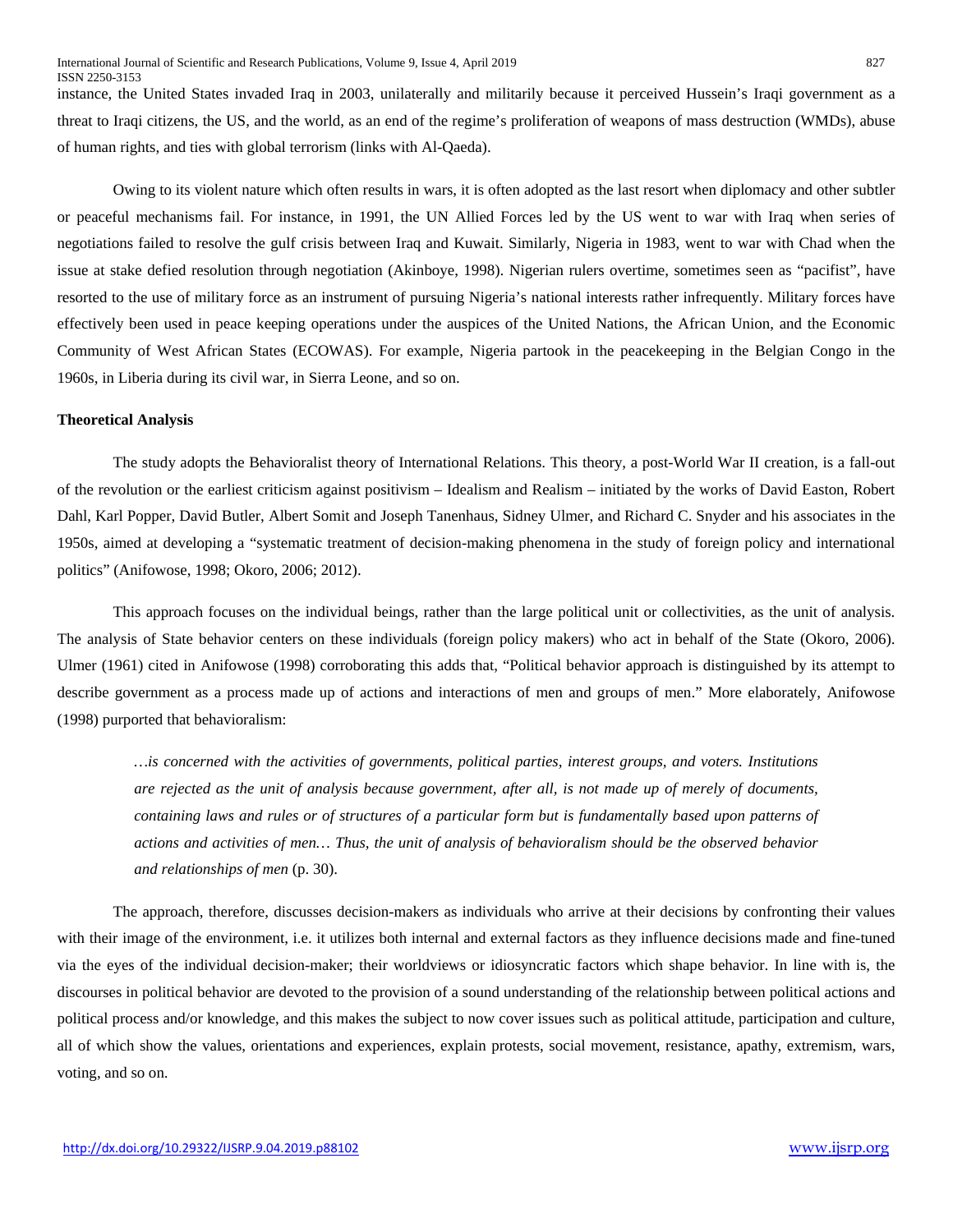The behavioral approach serves as a scientific and holistic method of analysis. It argues in favor of conceptualization, quantification, formal hypothesis, testing and the systematic investigation, empirical generalization, and systematic theorization of behaviors in international relations. Thagard and Van Fraasen in Okoro (2012) believe that behavioralism aims not to discover truth, but to produce intellectual structures that provide adequate predictions of what is observed and useful frameworks for answering questions and solving problems in a given domain (and in this case, the domain is foreign policy). In this vein, it provides oneminded, creativity, integration and problem solving as opposed to the theoretical specification, discrimination and warfare between the competing positivist theories (Idealism and Realism) (see Okoro, 2012). These scientific techniques are aptly discernible in the pure sciences – Biology, Physics, Chemistry, and so on.

More still, behavioralism emphasizes intersubjectivity in the accumulation of knowledge (Okoro, 2006). What this means is that, for instance, knowledge acquired and utilized in foreign policy is gotten from ideas form other scholars who have conducted researches on foreign policy and relations of states and from other fields of study, especially those in the Social Sciences like Sociology, Psychology, Economics, and so on. Consequently, intersubjectivity is the basic feature of science; whenever any knowledge or generalization is proposed, other scholars must look into such so as to verify its validity, and to know if it is truthful or to prove it reliability.

The relevance of this theory to the study can be seen in the fact that Nigeria, being an economic and demographic giant in Africa, can pursue a robust foreign policy in Africa through whatever means it feels best secures it national interest but basically through a complex set of rapport between nations and non-state actors like international non-governmental organizations (INGOs) and multinational corporations (MNCs). Thus, Nigeria pursues foreign policies that serve its purpose and the purpose of the international organization it may choose to contribute personnel to. It is, therefore, worth reiterating that states' power structure in the international system is not entirely determined by the existing strength of the nations' military or economy but by the networks or alliances they create and maintain. The ability of its armed forces to navigate through the waterways, fly through the air, and match through land gives the nation a very impressive edge to advance it foreign policy military instrument.

## **IMPACT OF GLOBALIZATION OF FOREIGN POLICY TOOLS**

Giddens (1990) noted that globalizing actions and ties reach across space to shape social life. This causes some effects and Brown (1995) in this regard noted that globalization does not abolish difference or power but it does impact change or affect the context of (domestic and global) politics; how states relate, make and design tools to pursue their foreign policies and so on. In this view, since globalization has positive and negative sides, its impacts the foreign policy tools of nations positively and negatively too. Our focus will be on the impact of globalization on the military tool of Nigeria's foreign policy.

## **Impact of Globalization on Military Instrument of Nigeria's Foreign Policy (2014-2018)**

[http://dx.doi.org/10.29322/IJSRP.9.04.2019.p88102](http://dx.doi.org/10.29322/IJSRP.9.03.2019.p88102) [www.ijsrp.org](http://ijsrp.org/) Just as gunpowder helped destroyed the foundations of the feudal order, mass media of communication, rapid transportation, an interdependent economy, weapon technology and mass politics have helped diminish the impermeability of the state (Holsti, 1992). Hence, the international nature of the world has resulted in distinct forms of relations. These relations in most cases, centre on the survival interests of states defined strictly vis-à-vis national defense thus requiring an all-out national effort to protect their citizens in the face of immediate danger to the security of the states (Okoro, 2006). For instance, the regionalization of Boko Haram attacks has posed severe threats to the human security, socioeconomic, political and environmental development of nation-states in the Lake Chad region. The porous borders of the nations in this region has become a matter of serious concern vis-à-vis the flow of persons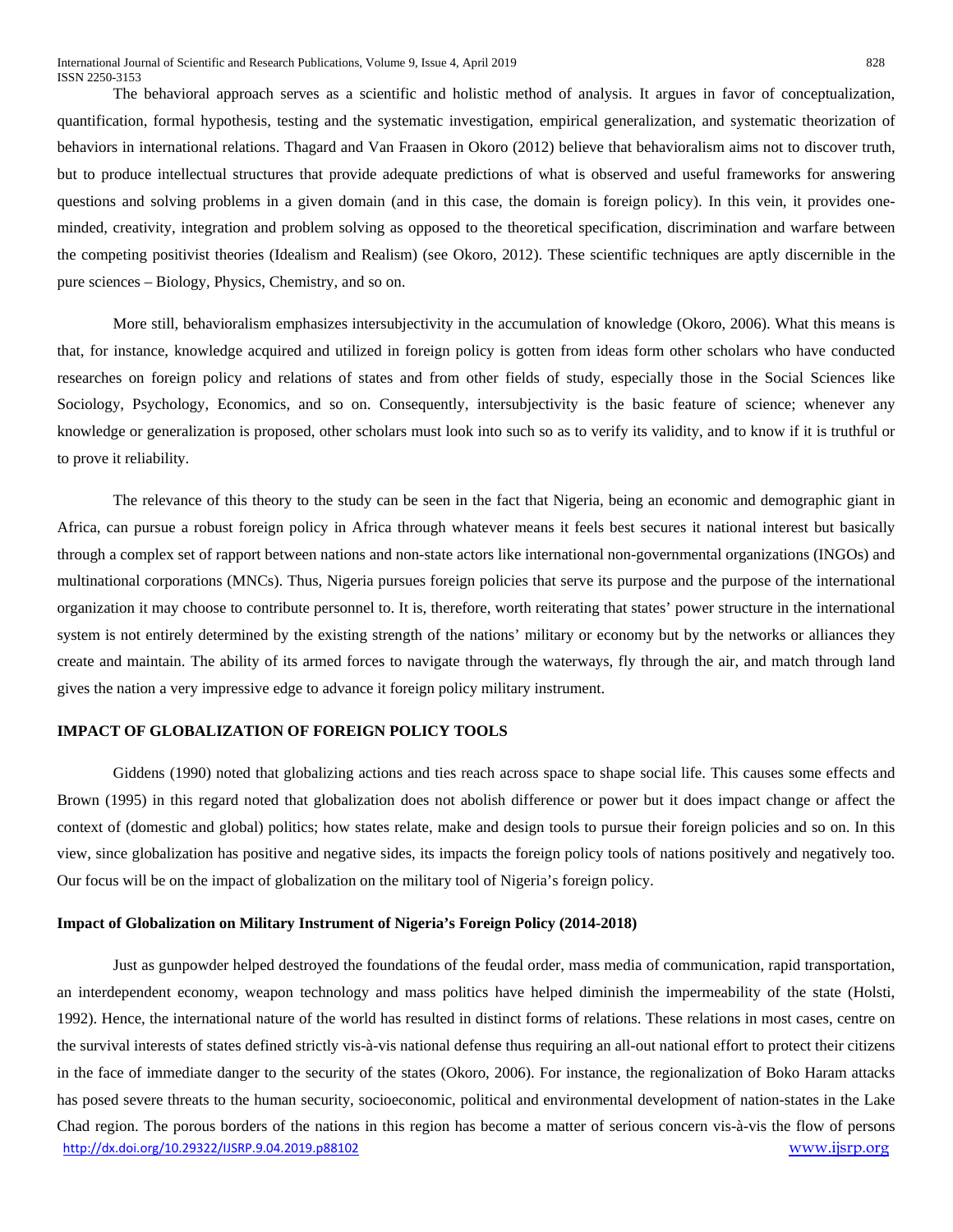illegally, transborder crimes, terrorism, and the easy shipment of small arms and light weapons – the ills of globalization – which usually end up reaching the hands of terrorists. The Nigerian government, through its armed forces, joined in the collaborative effort to curb the spread of terrorism in the Lake Chad region. This collaborative effort is called the Multinational Joint Task Force (MNJTF) between Nigeria, Chad and Niger. More so, Zamfir (2015) opined that the Paris Summit of May 2014, which brought together the Heads of State of Benin, Chad, Cameroon, France, Niger and Nigeria and representatives of the United States of America (USA), Britain and the European Union (EU), decided to enhance regional cooperation in the fight against Boko Haram by means of coordinated patrols and border surveillance, pooling intelligence and exchanging relevant information. This action by the Nigerian government can be justified using Emilio Mignon's statement that the defense of human right dignity (and security) knows no boundaries (Kaarbo & Ray, 2011). All these complement the Nigerian military's active engagement of Boko Haram insurgents, with the sole objective to annihilate the perceived threat to national security, in Sambisa Forest, a location claimed to be the headquarters of all Boko Haram operations in Nigeria, and which once usurped more than 130 villages and control about 20 Local Government Areas in Northeast Nigeria especially in Borno, Adamawa and Yobe states (a territory the size of Belgium), declared the areas an Islamic caliphate and flew al-Qaeda's flag within those communities (Duke, Agbaji & Etim, 2016).

Also transnational organizations e.g., media houses like Cable Network News (CNN) and the British Broadcasting Corporation (BBC), civil society movements and human right groups, private military firms and so on, influence governments' decision making by providing information owing to their deep knowledge of regional and local issues, cultures and relationships. In view of the hostilities arising from the Northern Mali Conflict between several Islamic rebel groups and the Malian government other states found it needful to intervene through or under the auspices of international regimes like UN and AU among others, to prevent such war from spreading. For example, as reports of vicious attacks on civilians, separatists and Islamists, the ousting of the Malian President, Amadou Toumani, by Amadou Sanogo as well as the destruction of ancient monument s in Timbuktu circulated on the media, social networks and blogs (globalization in information technology) about the Malian uprising of 2012, the UN and AU saw the conflict as a humanitarian crisis demanding international response. So, the Economic Community of West Africa States (ECOWAS) organized and sent a military mission called the Africa-led International Support Mission to Mali (AFISMA) to support the government of Mali against the rebel groups. On January 17 2013 Nigeria deployed air and ground forces to Mali. It is estimated that the Nigerian government deployed about 1200 military personnel for the AFISMA initiative to assist the Malian government (*Al Jazeera English*, 2013). Likewise, the UN established the United Nations Multidimensional Integrated Stabilization Mission in Mali (MINUSMA) which the Nigerian government also contributed personnel.

Furthermore, globalization has created 'radical fundamentalism.' For instance, Boko Haram terrorists have been trained by Al Qaeda of the Islamic Maghreb (AQIM) in Algeria, Mauritania and the Sahel region (Geneva Center for Security Policy, 2017), they adapted the Wahhabist and Salafi-jihadi ideas (Thurston, 2016) – ideological orientations developed in central Arabia, and are financed by international benefactors (links to Al Qaeda and the Islamic State) via International Banks (McCoy, 2014). In fact, one may argue that one reason Nigeria is suffering from religious extremist today is the US-Iraq invasion which multiplied the radical Islamic threat to the US and the world (e.g. currently IS) by mobilizing radical Islamic behaviours and transfer of revolutionary ideas around the world.

# **CONCLUSION**

[http://dx.doi.org/10.29322/IJSRP.9.04.2019.p88102](http://dx.doi.org/10.29322/IJSRP.9.03.2019.p88102) [www.ijsrp.org](http://ijsrp.org/) This essay has attempted an explication of the phenomena at issue, globalization and foreign policy (tools) which have been defined by scholars all influenced by their personal experiences and environments, hence the inability to arrive at a universally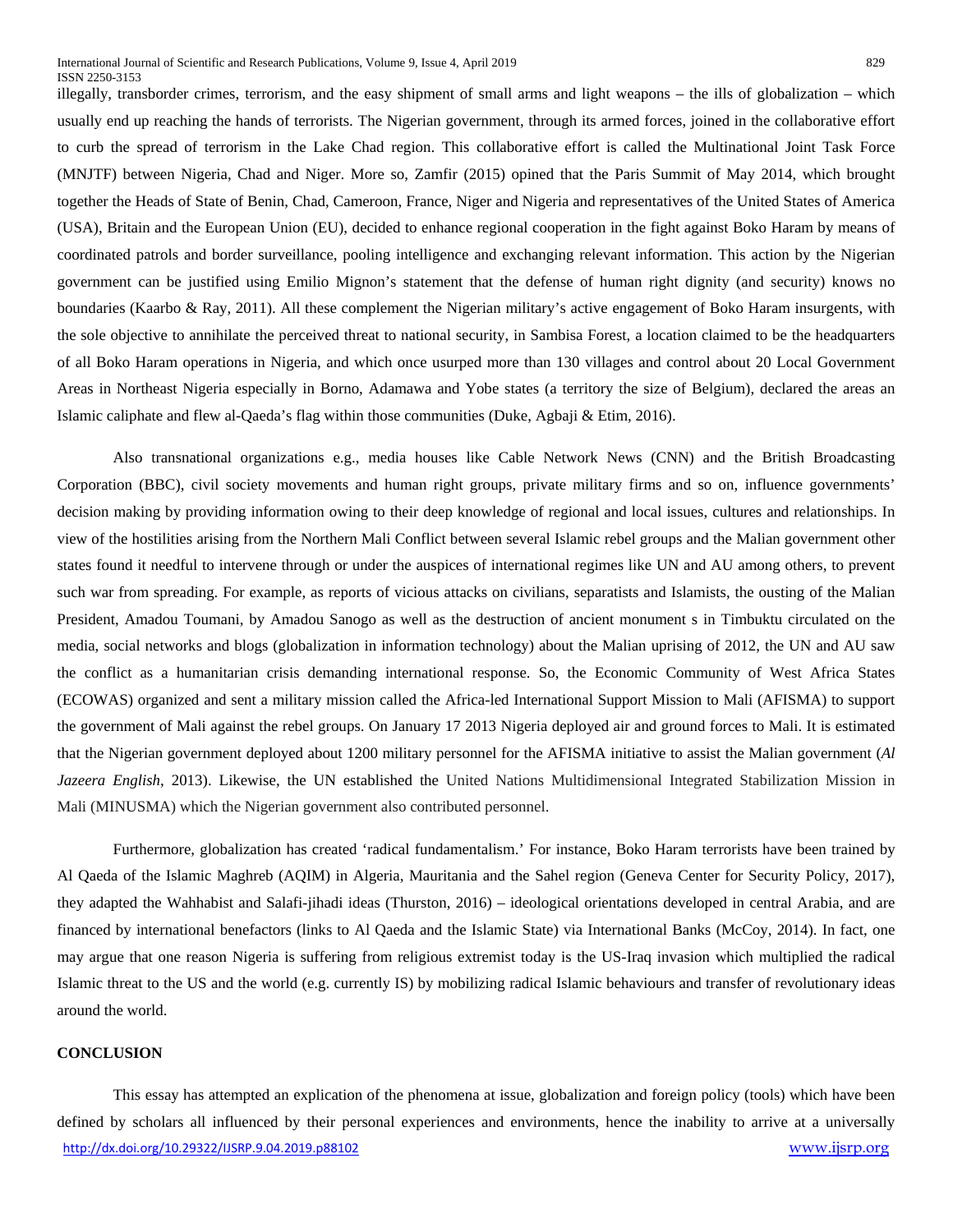accepted definition. However, attempts were made to define the terms for the purpose of this work. Likewise, the multifaceted nature of globalization was treated: economic; cultural; and political aspects. These, it must be noted are theoretically distinct but in practice are all woven to aid apt analysis of globalization. The tools which are used to pursue foreign policy were discussed where attempts were made to analyze the military tools, in this vein, the main thesis of this work was treated i.e. identifying the impact of globalization on this tool. Globalization is seen to have impacted the military tools through the sporadic spread of terrorist ideals and rapid transportation to allow states intervene in other states activities. In this vein, states' sovereignty is breached, thus, requiring an all-out national defense effort. Through giant media houses and transnational corporations (TNCs) like CNN, information is given which also shape states' military tools e.g. the Northern Mali crisis, the Libyan crisis, AU and the West's response. Likewise, globalization has created radical fundamentalism. It is this paper's position that globalization has had profound impacts on foreign policy tools and owing to the dynamism of the world and it will continue to impact the world too.

However, it must be noted that the amount of globalization that enters a state is, as Legrain (2003) explained, government controlled. In this vein, national governments must ensure that their borders are effectively manned to reduce the indiscriminate movement of people, drugs, and small and light weapons from country to country since those weapons only end up in the wrong hands and insecurity will of course be the concomitant backwash.

## **REFERENCES**

- Akinboye, O.A. and Ottoh, O.F. (2014). A systematic approach to international relations. Lagos. Nigeria: Concept Publications Ltd.
- Akinboye, S.O. (2008). Nigeria's Foreign Policy. In Anifowose, R. and Enemuo, P. (Eds). Elements of Politics. Lagos: Sam Ironsi Publications.
- *Al Jazeera English.* (2013, January 18). "Mali army retakes key towns from rebels." Retrieved on 14 November, 2018 from <https://www.aljazeera.com/news/africa/2013/01/2013118122039129487.html>
- Akinboye, S. O. (1998). "Nigeria's foreign policy". In R. Anifowose and P. Enemuo, (eds.), *Elements of politics* (pp. 364-383). Lagos: Sam Iroanusi Publications.
- Anifowose, R. (1998). "Political behavior." In R. Anifowose and P. Enemuo, (eds.), *Elements of politics* (pp. 364-383). Lagos: Sam Iroanusi Publications.
- Baumann, R. and Stengel, F.A. (2010 February). Globalization and Foreign Policy Analysis: Neglect of or Successful Adaptation to Changing Political Practices. Paper presented at the 51st Annual Convention of the International Studies Association. New Orleans L.A.
- Brown, R. (1995). Globalization and the End of the National Project. In Macmillan J. and Linklater, A. (Eds). Boundaries in Question: New Directions in International Relationss. England: Pinter Publishers.
- Duke, O. O., Agbaji, D. D., Charles, R. O., Akhabue, A. G., and Alaga, E. (2018). Nigerian foreign policy posture and global image: An assessment of Nigeria's foreign policy in the Goodluck Jonathan and Muhammadu Buhari's administrations (2011 – 2017). *IOSR Journal of Humanities and Social Science (IOSR-JHSS)*, 23(9), 58-73.
- Duke, O. O., Agbaji, D. D., and Etim, E. E. (2016). The upsurging waves of Islamic fundamentalism and the case for Nigeria's development: Institution, structural processes, and system. *International Journal of Innovative Research and Development (IJIRD)*, 5(13), 219-226.
- Ebegbulem, J. (2010). Government and Politics of the Modern State. Calabar. Nigeria: CATS Publishers.
- *Geneva Center for Security Policy*. (2017, September 13). "Boko Haram evolving relationship with Al Qaeda." Retrieved on 14th November, 2018, from [https://www.gcsp.ch/News-Knowledge/Global-insight/Boko-Haram-s-Evolving-Relationship-With](https://www.gcsp.ch/News-Knowledge/Global-insight/Boko-Haram-s-Evolving-Relationship-With-al-Qaeda)[al-Qaeda](https://www.gcsp.ch/News-Knowledge/Global-insight/Boko-Haram-s-Evolving-Relationship-With-al-Qaeda)
- Heywood, A. (2007). Politics. New York: Palgrave Macmillan.
- Hill, C. (2003). *The changing politics of foreign policy*. London: Palgrave Macmillan.
- Holsti, K.J. (1992). International politics: A framework for Analysis (6<sup>th</sup> Edition) New Jersey: Prentice Hall Inc.
- Kaarbo, J. Ray, J. I. (2010). Global Politicss. USA: Wadsworth Lengage Learning.
- Keukeleire, S., and Schunz, S. (2008). Foreign policy, globalization and global governance The European Union's structural foreign policy. Paper prepared for the ECPR *Standing Group on the European Union Fourth Pan-European Conference on EU Politics*, Riga, 25-27 September.
- Legrain, P. (2003). Open World: The Truth About Globalization. London: Ivan R. Dee Publishers.